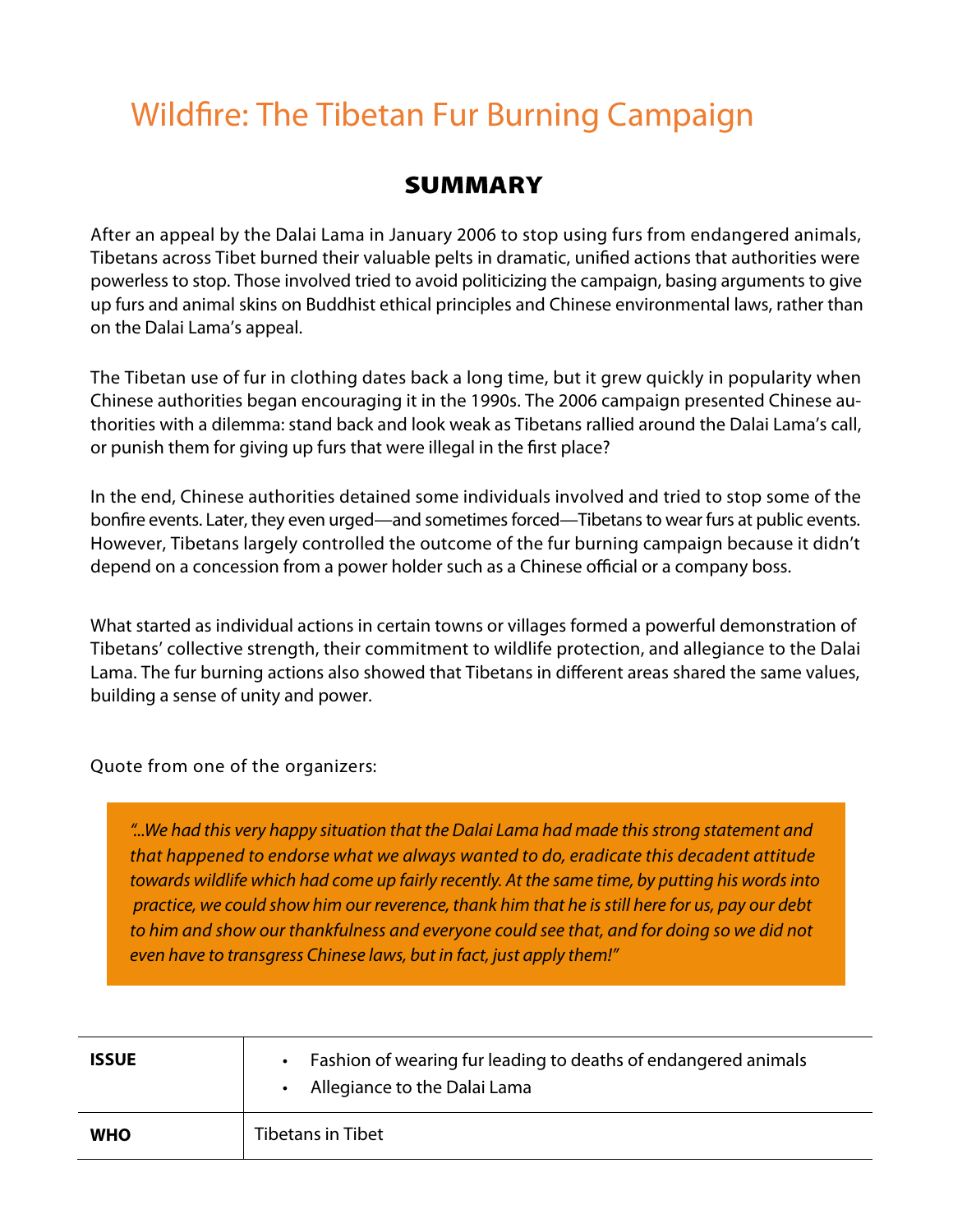| <b>WHERE</b>                                              | Across Tibet, but especially Amdo and Kham                                                                                                                                                                                                                                                                                                                                                                                                                                                                                                                          |
|-----------------------------------------------------------|---------------------------------------------------------------------------------------------------------------------------------------------------------------------------------------------------------------------------------------------------------------------------------------------------------------------------------------------------------------------------------------------------------------------------------------------------------------------------------------------------------------------------------------------------------------------|
| <b>GOALS</b>                                              | To save endangered animals<br>$\bullet$<br>To show Tibetan loyalty to the Dalai Lama                                                                                                                                                                                                                                                                                                                                                                                                                                                                                |
| <b>STRATEGY</b>                                           | Organizers made broad appeals to all Tibetans to stop wearing endangered<br>animal skins and to give up their rare furs and pelts by burning them publicly. In<br>order to avoid provoking Chinese authorities, the organizers couched their<br>arguments in non-political terms-citing animal protection, Buddhist ethics,<br>Chinese law, and economic interests. Organizers avoided direct reference to<br>the Dalai Lama's appeal.                                                                                                                              |
| <b>PLANNED OR</b><br><b>SPONTANEOUS?</b>                  | Rejection of furs through public fur burning events were planned at a local<br>level and spread to other areas, but they were not coordinated between<br>different towns and villages by any single authority. A similar pattern in how<br>the events took place suggests that communities learned from each other<br>and copied what they saw other places doing. There was a convergence of<br>preexisting desire by some environmentalists to eradicate fur clothing and the<br>Dalai Lama's appeal against wearing fur, creating a rare opportunity for action. |
| How did they<br>organize? How<br>did they get<br>started? | It often began with individuals making appeals to give up the use of furs. They<br>would display their own pelts and make a public vow to burn them, and then<br>others joined in.                                                                                                                                                                                                                                                                                                                                                                                  |
| <b>ISSUE FRAMING</b>                                      | When appealing to Tibetans to stop wearing furs and skins of endangered<br>animals, organizers framed the issue in terms of Buddhist ethics (e.g., that it's<br>morally wrong to kill animals for vanity), as well as ideas of environmental<br>conservation, Chinese laws on wildlife protection, and economic reasoning (e.g.,<br>the price of the rare furs was too high). They did not directly quote the Dalai<br>Lama's appeal even though everyone knew that was the underlying motivation.                                                                  |
|                                                           | One organizer described the delicate balance they tried to strike:                                                                                                                                                                                                                                                                                                                                                                                                                                                                                                  |
|                                                           | "After this incredible success, we must take great care! If wedwell too much on<br>why people were so enthusiastic at once about wildlife preservation, then we might<br>lose the benefitsThe government have [sic] had to accept what happened, but<br>they could react very negatively if we behave insensitively now."                                                                                                                                                                                                                                           |
| <b>LEADERS,</b><br><b>PARTICIPANTS,</b><br><b>ALLIES</b>  | There was a very high level of participation from members of many different<br>communities and backgrounds. Participation likely varied from place to place.<br>A first-person account said that organizers from one region were mostly uni-<br>versity graduates educated in China who had returned to Tibet. In some places,                                                                                                                                                                                                                                      |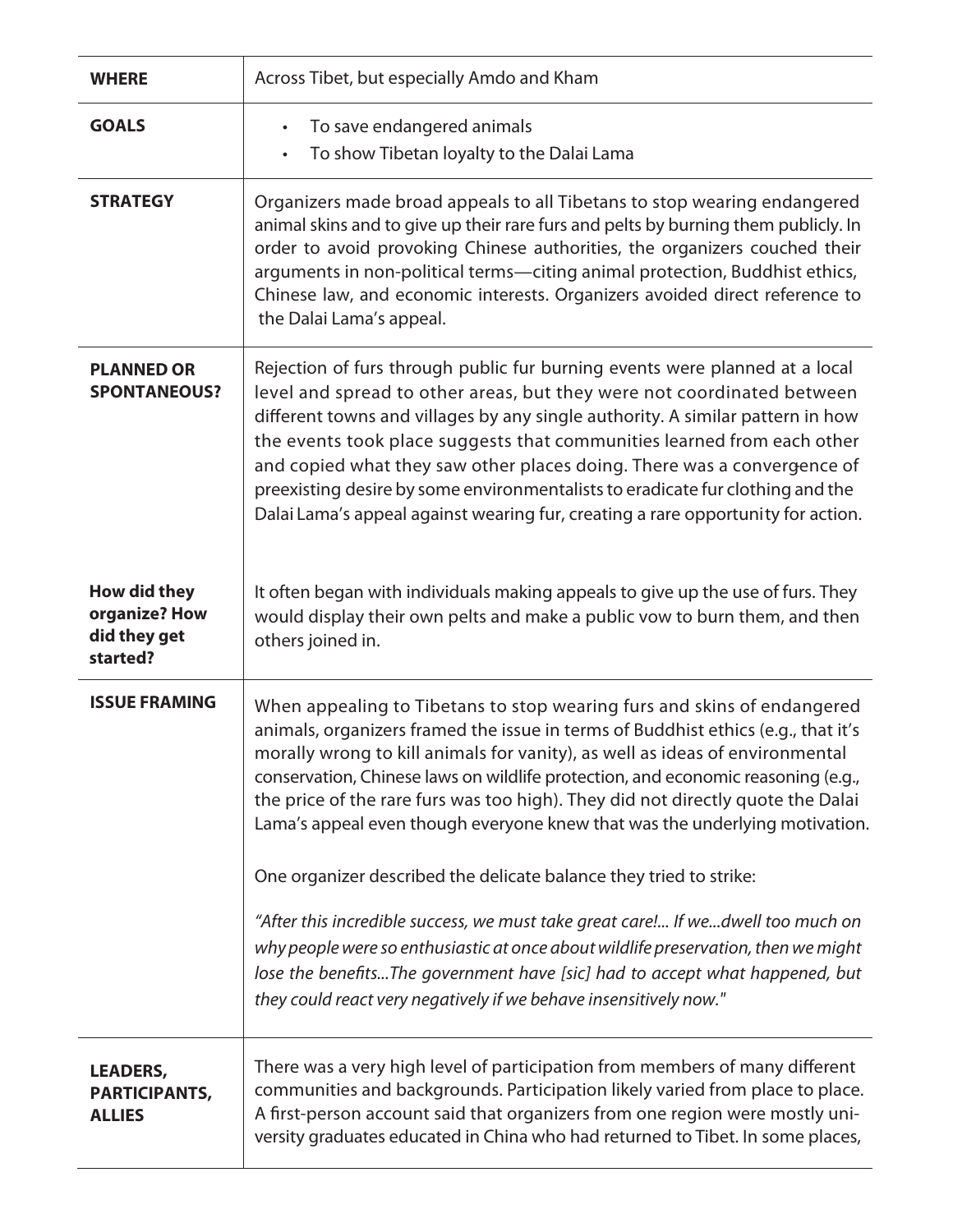| <b>INCLUDING</b><br><b>ELITES</b>                                                                                             | monks avoided taking part directly, probably in an attempt to keep the fur burn-<br>ings less politicized. However, in other areas, monks helped lead the campaign in<br>their communities.                                                                                                                                                                                                                                                                                               |
|-------------------------------------------------------------------------------------------------------------------------------|-------------------------------------------------------------------------------------------------------------------------------------------------------------------------------------------------------------------------------------------------------------------------------------------------------------------------------------------------------------------------------------------------------------------------------------------------------------------------------------------|
| <b>TARGET</b>                                                                                                                 | On this issue, Tibetans could achieve their goals without a concession from a<br>power holder, so the campaign didn't aim at a specific target.                                                                                                                                                                                                                                                                                                                                           |
| <b>OPPONENT(S)</b>                                                                                                            | <b>Local Chinese authorities</b>                                                                                                                                                                                                                                                                                                                                                                                                                                                          |
| <b>TACTICS</b>                                                                                                                | Organizers stopped wearing pelts and urged others to reject them too.<br>They proclaimed their intention to burn the furs publicly and urged<br>others to do so as well.<br>Sometimes pelts hung on lines in the village for days as people added<br>theirs to the line.<br>A date was set and a bonfire set up in advance.<br>٠<br>People gathered for the bonfires, threw their pelts on the flames, and<br>often cheered "kyi kyi so so lha rgyal lo" and said prayers as they burned. |
| Low-risk or high-<br>risk? Dispersed<br>or concentrated?                                                                      | Giving up fur clothing was a low-risk, dispersed action.<br>Organizing people to reject fur-wearing was a high risk action because<br>it involved collective mobilization, an act viewed with suspicion by the<br>state.<br>Burning furs was a concentrated action, as people were gathered together,<br>$\bullet$<br>but involved medium risk because it wasn't overtly political and it tech-<br>nically complied with Chinese laws.                                                    |
| <b>RESPONSE BY</b><br><b>OPPONENT</b>                                                                                         | The Chinese authorities (e.g., local governments and police) began to oppose<br>the fur burning events because they realized that they were powerful demon-<br>strations of loyalty to the Dalai Lama, in addition to their meaning for wildlife<br>protection. In some communities, authorities arrested organizers, tried to stop<br>the public bonfires, and later, even urged-or sometimes forced-Tibetans to<br>wear furs at public events.                                          |
| <b>MEDIA&amp;</b><br><b>MESSAGING</b><br>Did they have a<br>clear message?<br>What was it?<br>Did they reach<br>out to media? | The organizers used a clear message to appeal to others to join them in<br>rejecting fur clothing: "Stop Wearing Fur."<br>Some Tibetans reached out to the media, taking videos and sending<br>٠<br>reports to contacts outside Tibet<br>The main message communicated to journalists was that Tibetans were<br>destroying their valuable animal skins to show their commitment to<br>wildlife protection and to the wishes of the Dalai Lama.                                            |